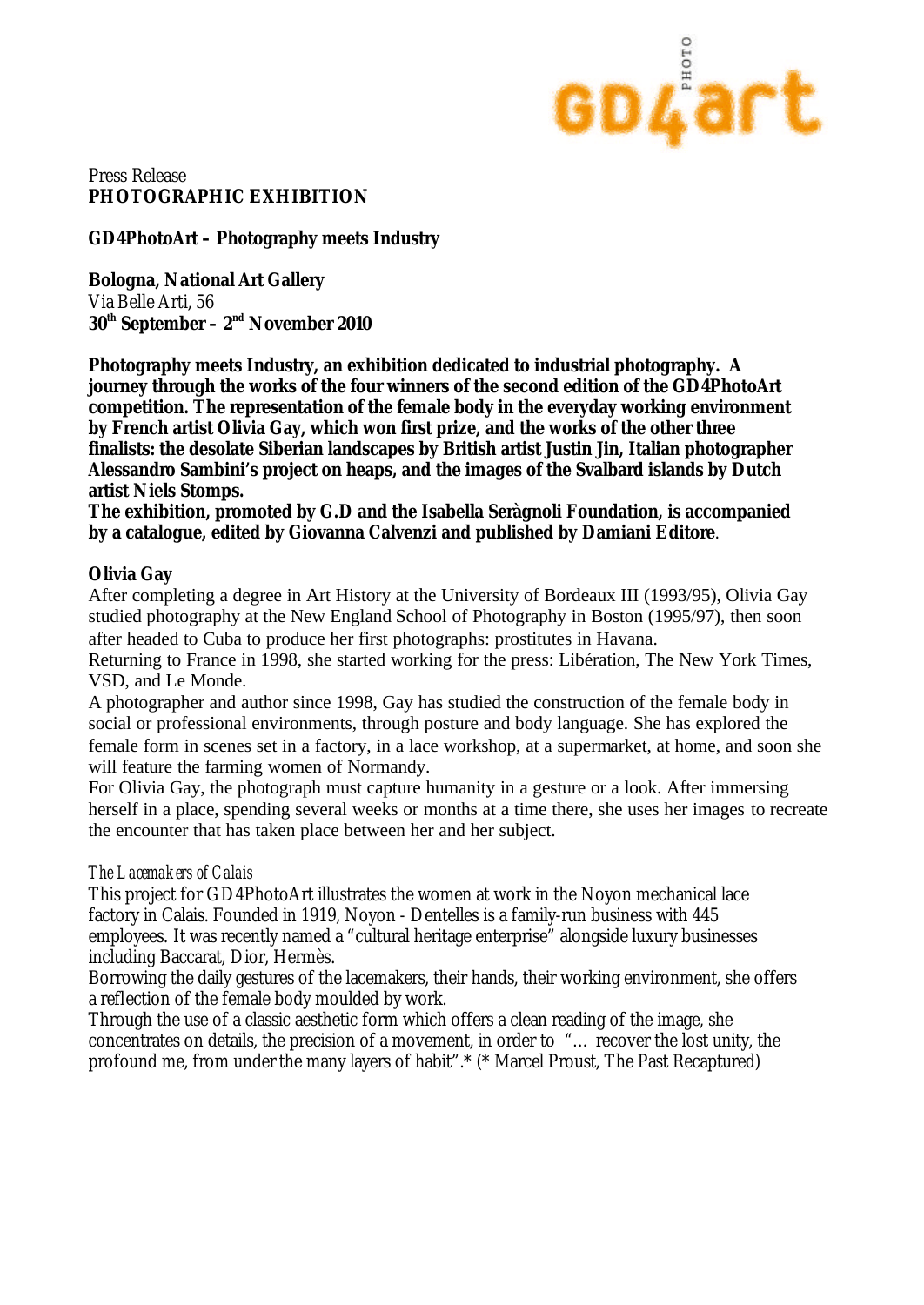## **Justin Jin**

For more than a decade, Justin Jin has worked as an independent photojournalist for leading magazines and newspapers, specialising in reaching people in hidden, harsh or sensitive situations.

Whether tackling themes such as authoritarianism in Russia, exploitation in China or illegal immigration in Europe, he aims to get inside the worlds of the people involved. Through his photography and writing, he challenges preconceptions, exposes hypocrisy and condemns abuse, as much as he celebrates strength and humanity. For the past four years, he has been based in Moscow, reporting and carrying out corporate assignments in Russia, China and beyond. Previously he worked in Western Europe while based in Amsterdam. He speaks Russian, Mandarin and Cantone se Chinese, English and Dutch. Some of his projects are commissioned, while others are self-initiated. He applies the same passion, persistence and discipline to all. He also exhibits in galleries and museums, including the Rijksmuseum in Amsterdam, which has collected a body of his work. Previously he worked as a Reuters correspondent, covering China from Beijing and managing a bureau of financial reporting in Shenzhen city. Before that, he was at Cambridge University, reading Philosophy and Political Sciences. He was born in Hong Kong in 1974.

## *Zone of absolute discomfort*

Justin Jin's project focuses on an arctic population, with its hopes, love and ability to survive in an icy plane dotted with crumbling cities, where conditions are very hard but habitable enough to keep alive the mines that extract millions of tons of oil, gas and minerals trapped beneath the tundra. The photos were taken in Murmansk, the largest arctic city in the world, the nearby abandoned village of Teriberka – where Gazprom wants to built a gas processing plant for the Shtokman field – and to the east towards the city of Norilsk, one of the most polluted cities in the world, where nickel is produced. In addition to these images, other photos taken in Vorkuta, where the coal mines are firing the workers as they can no longer justify the costs of supporting the Arctic communities.

## **Alessandro Sambini**

Alessandro Sambini was born in Rovigo in 1982. He was recently awarded an MA in Research Architecture by the Visual Cultures Department of Goldsmiths College in London. He began his photographic career in 2005 with a reportage entitled Dov'è il Polesine. In 2009 he won the XXIII Gallarate Visual Arts Prize for his photographic project "Ghe Pronto!".

He is currently working independently on two video projects that explore the relationship between images created by the traditional media, the viewer's re-appropriation of these images, their subsequent manipulation and the creation of alternative forms of narrative based on such material. The first project takes as its subject the inauguration ceremony for Dubai's Burj Khalifa Tower. The second focuses on the murder of five women in Pittsburgh in early August, 2009, by a man called George Sodini. Sambini has recently finished a 40-minute documentary entitled "Bona Fide" on the subject of female domestic workers from the Philippines.

### *'Na mota e 'na busa*

This Venetian adage offers the title for the Alessandro Sambini's project for GD4PhotoArt and encompasses its meaning: a hole always corresponds to a "mota", a heap. For every manufactured or creative product, there is a heap, a parallel pile of waste. Human energy creates space, products, services, emotions. It distils matter into perfect, ergonomic objects: beauty. Matter changes, its fate is divided; "on one part the honey and the other the wax" (De Andrè). From the fields of the Po Valley planes with their heaps of unsold vegetables to the mountains of rusty iron near Verona, from the mountains of waste near London to the plastic island off the coast of California, 30 metres deep and floating silently, invisible to the human eye, Sambini represents a new geography, with variable, unpredictable geological times.